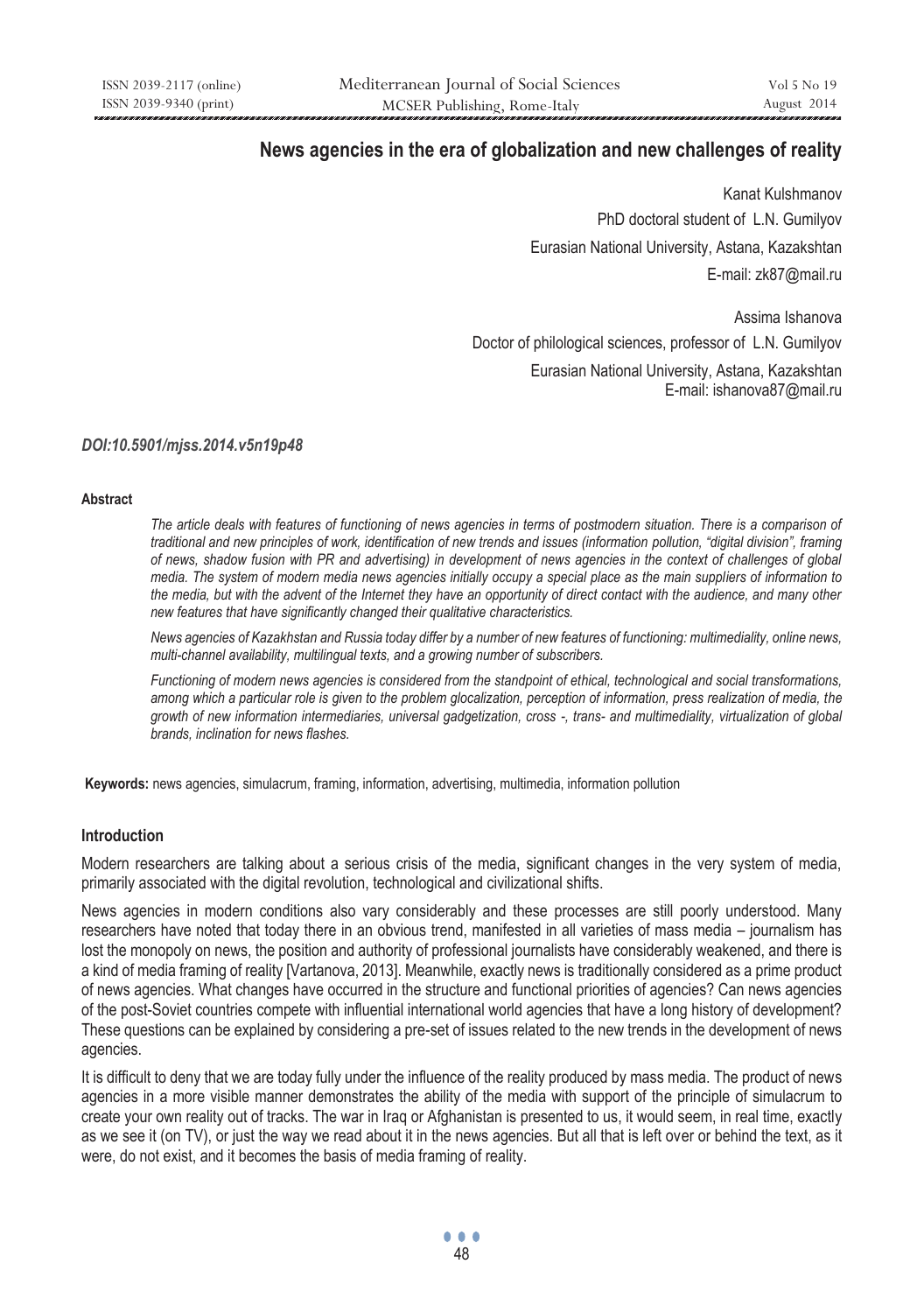| ISSN 2039-2117 (online) | Mediterranean Journal of Social Sciences | Vol 5 No 19 |
|-------------------------|------------------------------------------|-------------|
| ISSN 2039-9340 (print)  | MCSER Publishing, Rome-Italy             | August 2014 |

News agencies as well as all media now actively construct some different reality which seems simultaneously more real than reality itself.

Jean Baudrillard [1981] in his works emphasized the ability of the media to increase the total effect of simulation of reality. The scientist concludes that the media have neutralized reality.

In his work "Reality as a Subject of Negotiations" David Everett Willock [2000, 22] notes that we live in a world where cultures create attractors of postmodern times, "where new technologies constantly construct discourses on any topic, whereas real communication is becoming less".

In the system of modern media news agencies have initially occupied a special place as the main suppliers of information to the media, but with the advent of the Internet they have an opportunity of direct contact with the audience and many other new features that have significantly changed their qualitative characteristics.

Modern news appears first in digital format, and only later – in print, so the trend of news agencies is particularly relevant today.

If five or six years ago in Kazakhstan it was debated whether online editions can be referred to the media, today namely online journalism is the most demanded and popular thanks to smartphones and tablets.

In the present situation, the least vulnerable seems the path of development of news agencies. It happened because news agencies earlier and faster than other varieties of media have adapted to Internet resources, have expanded their content and have adopted to the new varieties of news texts. Ways of presenting the material have also become much more attractive for users – and infographics and video, and a variety of high-quality photos. Many international news agencies still retain their leadership – Xinhua, Kyodo Tsushin, Agence France-Presse and others, in Russia there are new leaders of news agencies – these are RIA-Novosti, Interfax, and RBC. Moreover these Russian news agencies today are noticeably progressing and justifiably claim to the role of international news agencies.

Kazakhstan has in recent decades added to the already existing (Kazinform) news agencies new ones, branches of Russian agencies, and their activity is developing in various directions and thus they basically complement each other: these are Tengrinews, BNews, Novosti-Kazakhstan, Interfax-Kazakhstan, KazTAG, Information and Analytical Portal of Kazakhstan, KursivKZ, Today in Kazakhstan, Kazakhstan Today and others.

## **New features in functioning of news agencies**

News agencies of Kazakhstan and Russia today distinguish themselves by a number of new features of functioning: multimedia, online news, multi-channel availability, multilingual texts, a growing number of subscribers.

At the same time, in modern conditions, there is a decrease in quality of information flow, it seems that the source of information for news every day becomes considerably scanty. Therefore, news agencies are supported in major countries of the world where they are perceived as a kind of image brands of a country. Many of the known world news agencies are currently covertly receiving significant financial subsidies from the governments of their countries (Reuters, Associated Press, etc.) [Strashnov , 2012, 60].

There is another important new trend: some news agencies began to prepare specific applications (programs), news releases for modern smartphones called iphones and tablets. In tablets and iphones you can easily read feeds of Tengrinews, BNews, BBC News, Reuters, Vesti, Euronews, RIA Novosti, Rambler. This greatly increases the popularity of websites of news agencies.

But, of course, the main active consumers of media products of news agencies are TV channels, newspapers and magazines. To see it, just watch the evening news broadcasts of any of the channels in Kazakhstan or Russia. For example, a popular newspaper of Kazakhstan "Express – K" builds whole pages of publications using reports of world news agencies. For example, page 4 of the newspaper "Express – K" dated October 8, 2013, is fully formed on the basis of reports of news agencies, there are three news stories from the news agency Interfax ("Scientists from the U.S. and Germany Will Receive the Nobel Prize in Medicine", "Scotland can not be separated from the UK", "Head of the Issyk-Kul Region Has Been Taken Hostage"), two stories – from the news agency Lenta.ru ("Bloomberg gives an apocalyptic forecast", "The UK Has Created an Analogue of FBI"), and one article is given with reference to the RBC ("Nicolas Sarkozy Has Been Acquitted of the Charges in the Case "Betancourt") [Newspaper «Express К», 2013 ].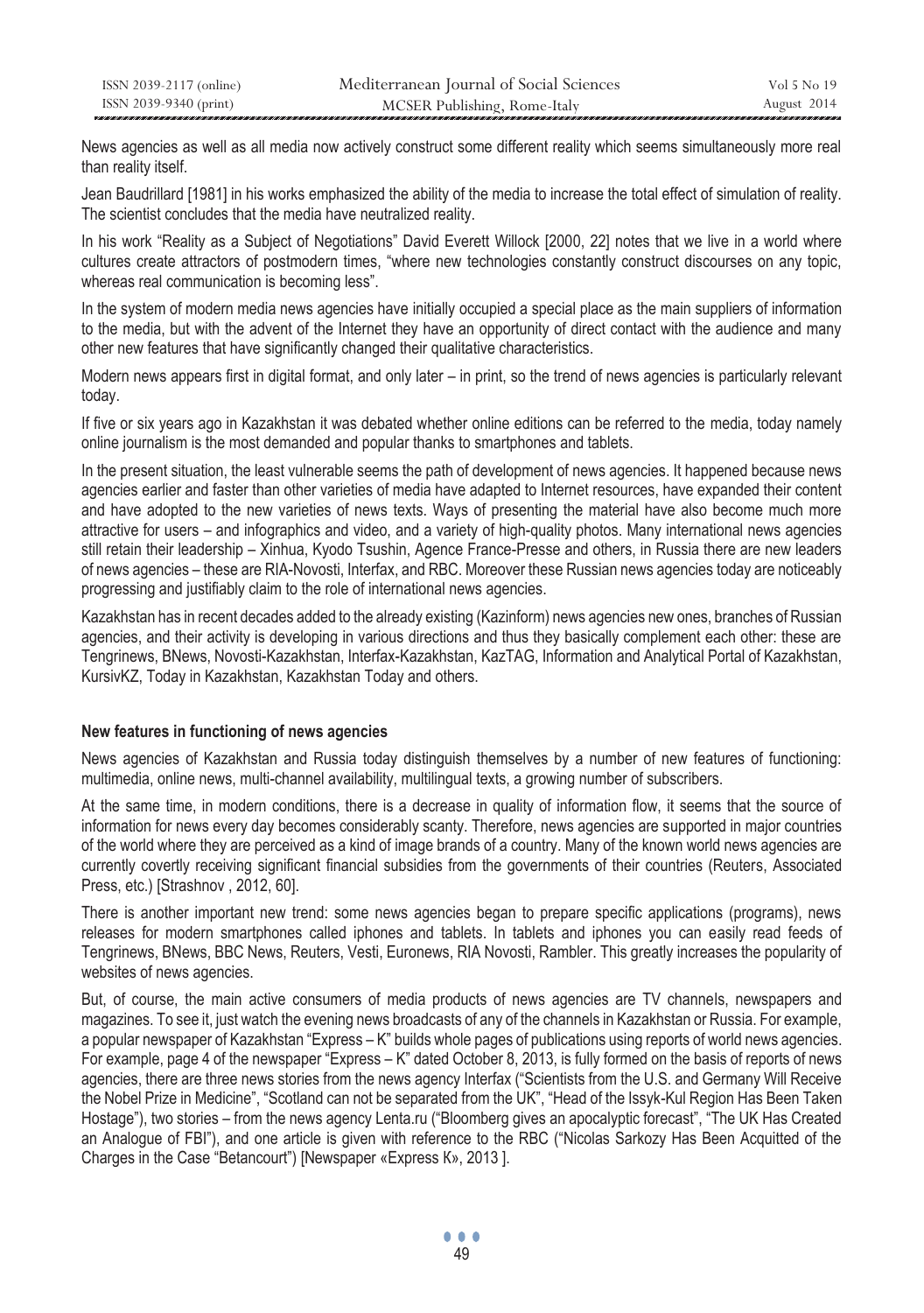| ISSN 2039-2117 (online) | Mediterranean Journal of Social Sciences | Vol 5 No 19 |
|-------------------------|------------------------------------------|-------------|
| ISSN 2039-9340 (print)  | MCSER Publishing, Rome-Italy             | August 2014 |

On the background of falling circulations of newspapers and magazines around the world, reduction of mass media staff, a paused growth of audiences and readers, there is a significant success in the work of information agencies with economic orientation. Phenomenal success, for example, has been achieved by the news agency RosBusinessConsulting (RBC, Russia). They have a huge number of readers – 20 million. This currently largest media holding started namely with the organization of the news agency, and today it is an example of successful quality media with its channel, newspaper, publishing center, and a news agency. No exaggeration to say that one of the reasons for the success of the media holding is a correct and successful strategy of functioning at the very beginning of activities of RosBusinessConsulting news agency.

A long time ago foreign countries included a paid content into the work of news agencies. Russia is preparing ground for this innovation. How it will be successful and popular is yet be to analyzed by researchers of media and Kazakhstan.

Currently researchers state the following: news agencies firmly occupy a strategically important place in the system of modern mass media and with full confidence can be attributed to quality media. However, even news agencies today face a lot of problems – it is frank plagiarism of materials from NA sites, a slow decline in the number of users, a growing dependence on advertising, but the main problem is the preservation and development of high quality content.

Let us understand which traditional principle of functioning remains an important determinant for the news agencies and which among the new is designated as an important trend in the development of the activities of news agencies?

Thus traditionally fundamental features of functioning are preserved in the activities of modern news agencies. Still 80% - 90% of the information is supplied by news agencies and the main out-of-editorial source of news of many mass media are still agencies, and the basic principles of work are still authenticity, timeliness, objectivity, accuracy.

#### **New trends in the development of news agencies**

Let us distinguish some new trends of modern news agencies:

new competitors showed up –

a) information networks that build their work by copying the principles and structure of functioning of agencies;

b) bloggers, stringers, the latter are sometimes used by news agencies themselves.

1. Often the material of agencies becomes subjected to fast-copying. Similar phenomena used to happen before, but in a less degree. Today, thanks to the Internet, there is an opportunity to copy without attribution.

2. Principles of agencies' activities are the same, but there is a small nuance: today accuracy is more important than efficiency, that is, the rush and the speed are not as important as before, and apparently because unverified or misleading information can lead to more serious consequences than ever before when there was no age of the Internet and social networks.

3. In activities of individual agencies there is a willingness to give only a picture without any verbal commentary. What it involves and what consequences it leads to is to be studied yet.

4. News agencies as brands of countries – today it is expressed stronger than before, which makes national governments secretly subsidize the work of such important and worldwide recognizable international agencies such as Reuters and the Associated Press. They now received hidden government subsidies. However, it did not spare Reuters from being sold at the end of 2000s to Canadian businessmen [Strashnov , 2012, Р.61].

5. There is a weakening of social and political significance of news agencies, for example, TASS and Kazinform today have different priorities and work styles, or we should rather talk about a more hidden, latent form of politicization of news agencies.

6. There is a decrease in the demand for materials of agencies, for example, broadcaster CNN in 2007 broke its long-term contract with Reuters [Strashnov , 2012, P. 62].

7. Thereby there is a reorientation of the content, researchers should analyze reasons and consequences of these processes.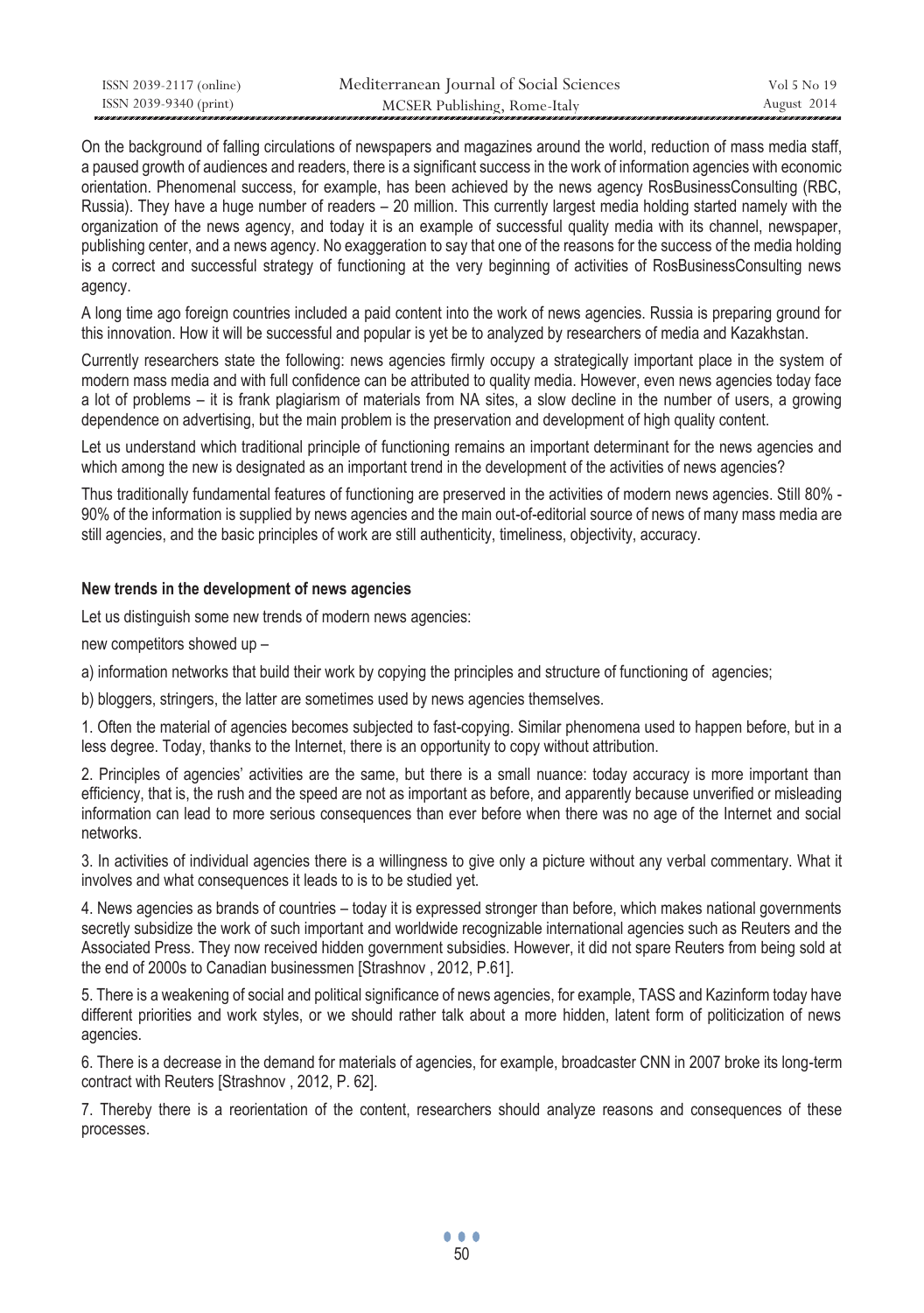#### **Traditional and new news agencies**

| News agencies in former times                                                      | News agencies today                                                      |  |
|------------------------------------------------------------------------------------|--------------------------------------------------------------------------|--|
| 1. Lack of internet sites; a telegraphic method for<br>transmitting information    | 1. Availability of own sites, existence exclusively in the<br>Web        |  |
| 2. Information providers                                                           | 2. both providers and distributors                                       |  |
| 3. The hierarchy of the basic principles of work: efficiency,<br>reliability, etc. | 3. In the foreground – authenticity, and only then<br>efficiency, etc.   |  |
| 4.80% of information is supplied by NA                                             | 4.80% of information is supplied by NA                                   |  |
| 5. Verbal information                                                              | 5. Verbal and visual information                                         |  |
| 6. Strict canonicity of genres                                                     | 6. Deviation from the canons of the genre hierarchy                      |  |
| 7. NA are support services                                                         | 7. NAs represent greater autonomy, broadening of<br>powers and functions |  |
| 8. Focus on news gathering                                                         | 8. Focus on collection of exclusive news                                 |  |
| 9. Lack of direct contact with readers and consumers                               | 9. Direct access to personal smartphones and tablets                     |  |
| 10. Functions of gathering and presenting information to<br>mass media             | 10. Function of collecting, processing and disseminating<br>information  |  |
| 11. Lack of explicit publicist character                                           | 11. Emergence of diverse topics in journalism                            |  |
| 12. Absence of advertising                                                         | 12. Emergence of advertisements in a small amount                        |  |
| 13. Absence of multimediality                                                      | 13. multimediality                                                       |  |
| 14. Absence of archiving                                                           | 14. ability to archive and increase memory                               |  |
| 15. Absence of hypertext features                                                  | 15. hypertext features                                                   |  |
| 16. Absence of interactivity                                                       | 16. interactivity                                                        |  |
| 17. entertainment in mediated form                                                 | 17. Emergence of entertaining columns                                    |  |

At the same news agencies have to face the same problem, which should be solved by all the media in the new conditions of the postmodern era. News pollution and information noise, global locality, struggle for ratings and quality of published material – all of these represent only a part of everyday problems that are fast growing year after year. We should particularly single out the negative trend – a marked decrease in demand of individual media for materials of news agencies. Today it results in a reduction of staff journalists in Western countries. This phenomenon can be related to the activities of bloggers, stringers, reports that in their competition with Google French newspapers, for example, "decided to create their own news aggregator" [Strashnov, 2012]. So, despite the successful development of new features of functioning by news agencies we can observe an important challenge – the problem of the competitiveness of news agencies. This challenge should be seriously studied by media researchers.

## **Global challenges of the media and news agencies**

In the face of new challenges of global media, news agencies should be considered as it was offered by V. Levchenko [2012] in three different aspects – ethical, technological and social.

Among ethical challenges the most important are not only the problems of global localization, availability of equal access to information, information pollution, but also the relation of form and content, the quality of transmitted information, shadow fusion with PR and advertising, following media ethical imperative, a core set of ethical principles of journalism.

Global locality manifests itself in close cooperation between with today's news agencies and business. We have seen in many successful foreign companies which in just a two or three-year period of time grow from small sites into huge media holdings. This allowed Barbara Gibson, a member of IABC, to make the following generalization: "The business model of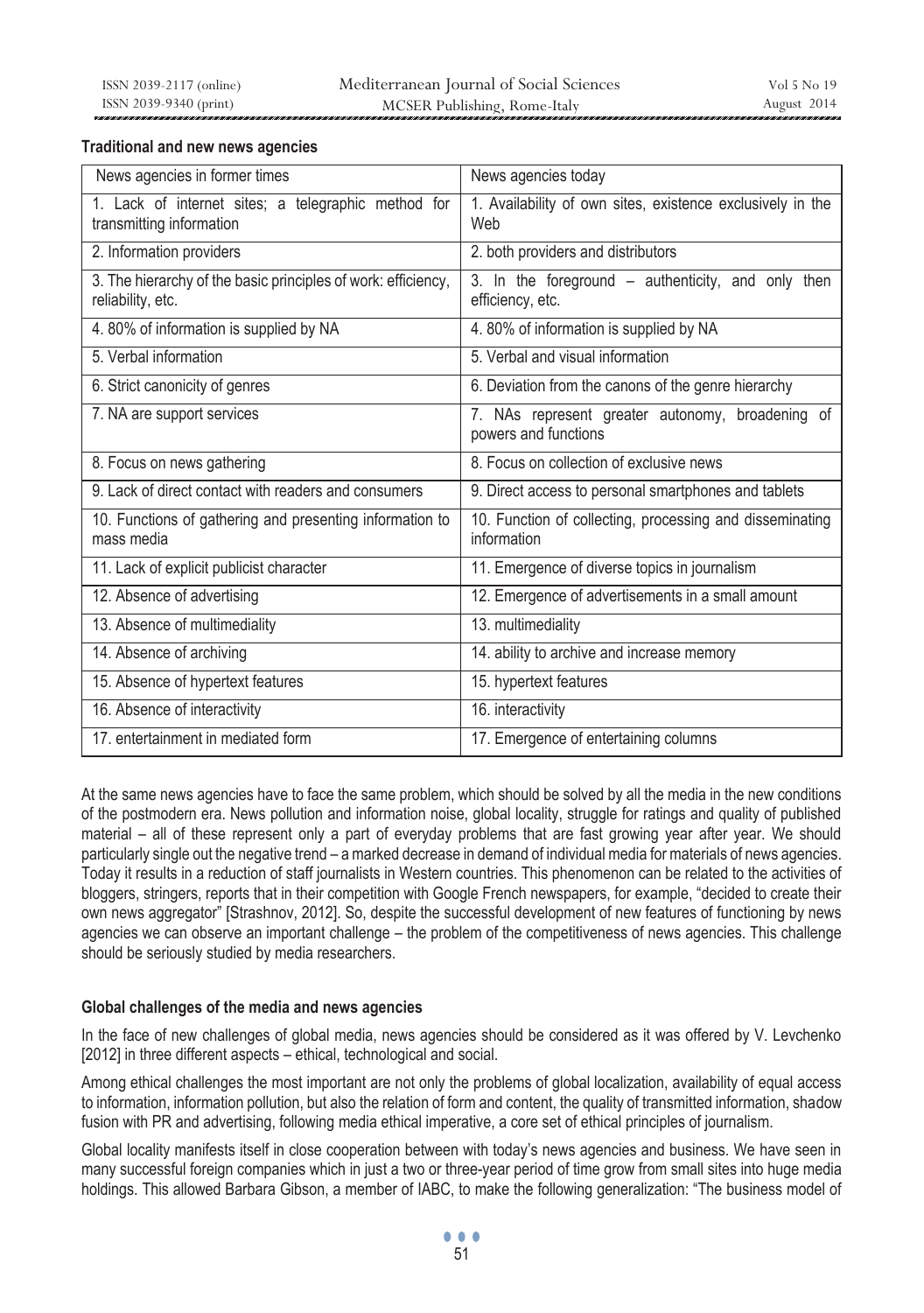| ISSN 2039-2117 (online) | Mediterranean Journal of Social Sciences | Vol 5 No 19 |
|-------------------------|------------------------------------------|-------------|
| ISSN 2039-9340 (print)  | MCSER Publishing, Rome-Italy             | August 2014 |

the XXI century: from start-up to a global media company in 1-3 years" [Levchenko, 2012]. Among Russian examples we can single out the history of the development of RBC which started as a small news agency and is today a huge media holding with its own bank, TV channel, newspapers, and magazines. We cannot yet find a similar example in Kazakhstan. As to development of news agencies, we can only refer to the successful development of business media under the leadership of Oleg He. Perhaps the outlined slowing in the development of Kazakhstani business media is related to this miscalculation – disregard for Internet capabilities.

Global locality manifests itself in a much greater demand for news feeds of news agencies and mass media of post-Soviet countries by foreign consumers. For example, the audience of "The Moscow News" is represented by 60 % by foreign readers. We cannot say anything similar about Kazakhstani editions, published in English or about newswires of agencies of Kazakhstan. At the same time it goes without saying that the foreign audience of Kazakhstani news sites has significantly grown thanks to online publications as well as English versions of sites of news agencies.

Equal access to information has spawned a whole set of new problems. As an example let us take the problem of perception of information. There has been coined a term "brain pollution" which means a negative impact of information on people and the effect of reducing their intellectual level. The famous foreign media researcher Ann Wylie, a member of IABC, notes that 4 out of 10 Americans do not know how to correctly perceive the information they have read. For a 100% perception of information words should consists of a maximum five letters and sentences – of 8 words. Out of 30 million of readers only 14 % can correctly perceive information, out of 95 million – only 44 % []. And this is a very serious problem for both journalists and consumers of information. In an age of equal access to information any misinterpreted news instantly generates a wave of financial and political cataclysms.

Information noise generates information pollution. It is in the work of news agencies and their intermediaries that we can observe a special diversity in mews presentation, when it is difficult to distinguish the important from the unimportant, when the visual dominates the verbal. All this creates a special effect of information noise. It becomes compounded also due to the fact that new media users can themselves share and transmit information to each other.

Among technological challenges we should highlight universal gadgetization, cross-, trans-, and multimediality of mass media, virtualization of global brands [ Levchenko, 2012].

Social challenges, according to V. Levchenko represent a growth of new information intermediaries, the convergence of media and press services, futurological forecasts of the future of professions of a journalist and a communicator. A new trend singled out by V. Levchenko in the mass media is "press-realization of mass media", for example, in the UK agencies 70% of news stories are published on the basis of press releases [Levchenko, 2012]. News agencies now have new information intermediaries – aggregators, social networks and search engines, which greatly influenced the style of work. Social networking has resulted in a range of visitors of news agencies' sites and this can be seen as a positive trend of the development of media. However search engines often copy news stories of news agencies without attribution.

## **Conclusions**

So, news agencies still remain the main suppliers of news and many of them are successfully developing. At the same time today we have to face very difficult problems of functioning in modern conditions – copyright, hacker attacks, complex financial problems, impoverishment of news sources, the need for constant search for new ways of functioning and information retrieval, frank plagiarism of materials from sites of news agencies.

Professor of the University of Amsterdam Cees Hamelink [2009] notes that the process of development of new media "launches new and challenging questions about the future of human communications". There is an original aphorism by M.G. McLuhan [1959]: "medium is the message".

One cannot ambiguously treat these phenomena of modern journalism. Excessive disregard of forms of traditional media may have currently caused an unrestrained passion for too loose reconstructions and reinterpretations and remixing of any information. Thereupon it is necessary to review the basic principles of work of news agencies – the not speed and quantity, but accuracy and quality of the material. But while many agencies still consider as the most important the principle of efficiency and the number of news replacement per unit time. For example, managers of the Kazakhstani agency Bnews require from their young journalists to produce 100 news stories every day.